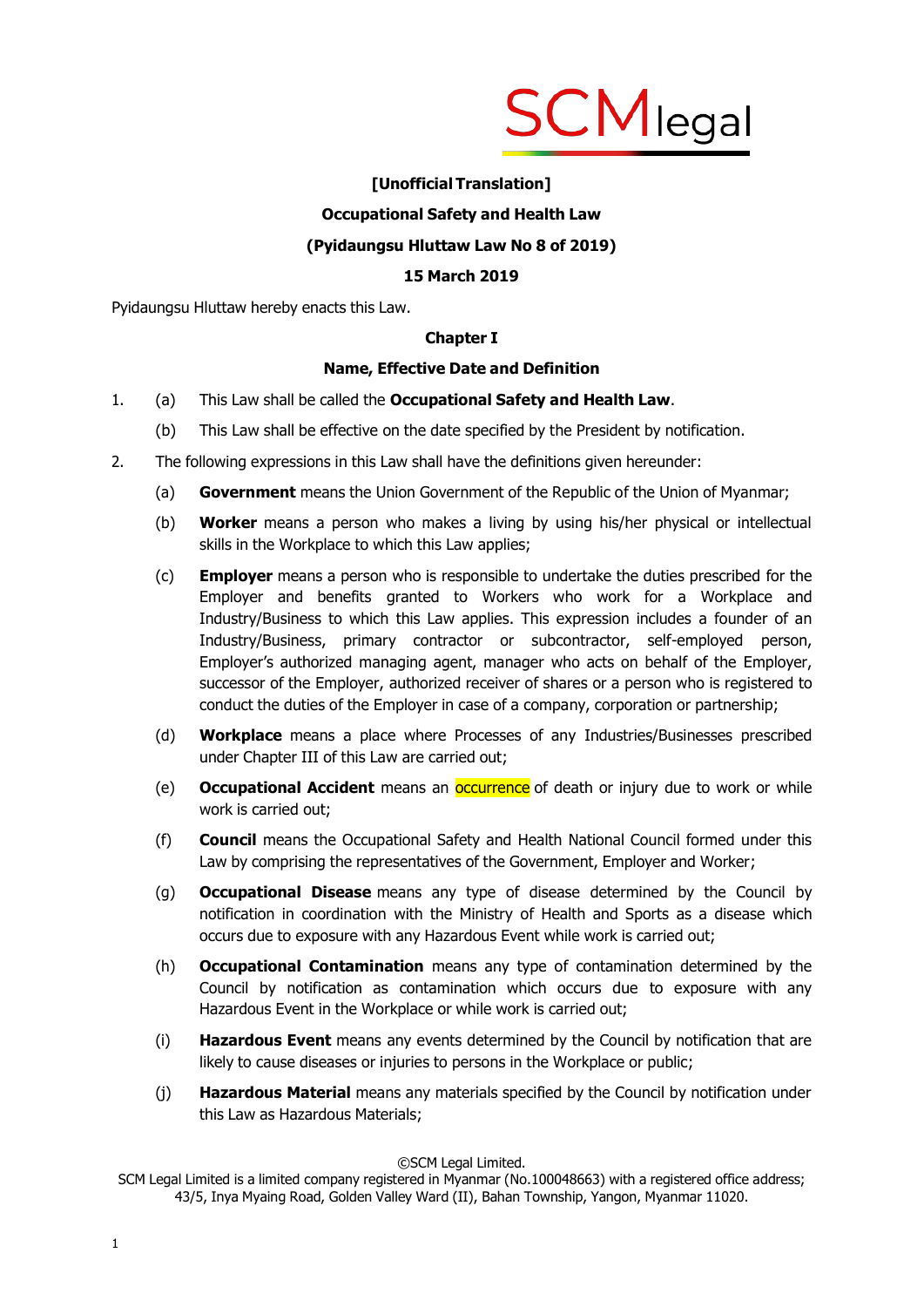

- (k) **Hazardous Machine** means any machines specified by the Council by notification under this Law as Hazardous Machines;
- (l) **Hazardous Industry/Business and Workplace** means any Industries/Businesses and Workplaces specified by the Council by notification as Hazardous Industries/Businesses and Workplaces;
- (m) **Major and Serious Occupational Accident** means an explosion, scattering, leakage, combustion or collapse occurring due to a Process, Hazardous Material or Hazardous Machine that can impose grave and serious hazards to persons inside or outside of Workplace or its vicinity immediately or for a certain period;
- (n) **Ministry** means the Union Ministry of Labour, Immigration and Population;
- (o) **Department** means the Factories and General Labour Laws Inspection Department;
- (p) **Director General** means the Director General of the Factories and General Labour Laws Inspection Department;
- (q) **Chief Inspection Officer** means the Director General;
- (r) **Inspection Officer** means the Occupational Safety and Health Inspection Officer of the Department;
- (s) **Person In-charge for Occupational Safety and Health** means the manager, officer, supervisor or coordinator relating to Occupational Safety and Health who is assigned duties by the Employer under this Law for Occupational Safety and Health purposes;
- (t) **Occupational Safety and Health Committee** means the Occupational Safety and Health Committee formed by the Employer in accordance with the type of Industry/Business under this Law for Occupational Safety and Health purposes;
- (u) **Registered Doctor** means a person who is in possession of the registration certificate issued by the Myanmar Medical Council or Myanmar Dental and Oral Council;
- (v) **Recognized Doctor** means a person recognized by the Ministry who is in possession of the occupational health certificate;
- (w) **Authorised Examiner** means a person to whom the Recognition Certificate is issued by the Director General in accordance with stipulations to issue the safety certificate in relation to Hazardous Machines after testing them;
- (x) **Trainer** means a person to whom the Director General issues the Recognition Certificate after screening to teach and train Occupational Safety and Health subjects;
- (y) **Training Centre Founder** means a person who invests cash, land, building, property or furniture to open and train Occupational Safety and Health related courses;
- (z) **Training Centre** means a Training Centre to which the Director General issues the Registration Certificate to open and teach Occupational Safety and Health courses;
- (aa) **Registration Certificate** means the certificate issued and recognised by the Director General to a Training Centre that meets the stipulations;

SCM Legal Limited is a limited company registered in Myanmar (No.100048663) with a registered office address; 43/5, Inya Myaing Road, Golden Valley Ward (II), Bahan Township, Yangon, Myanmar 11020.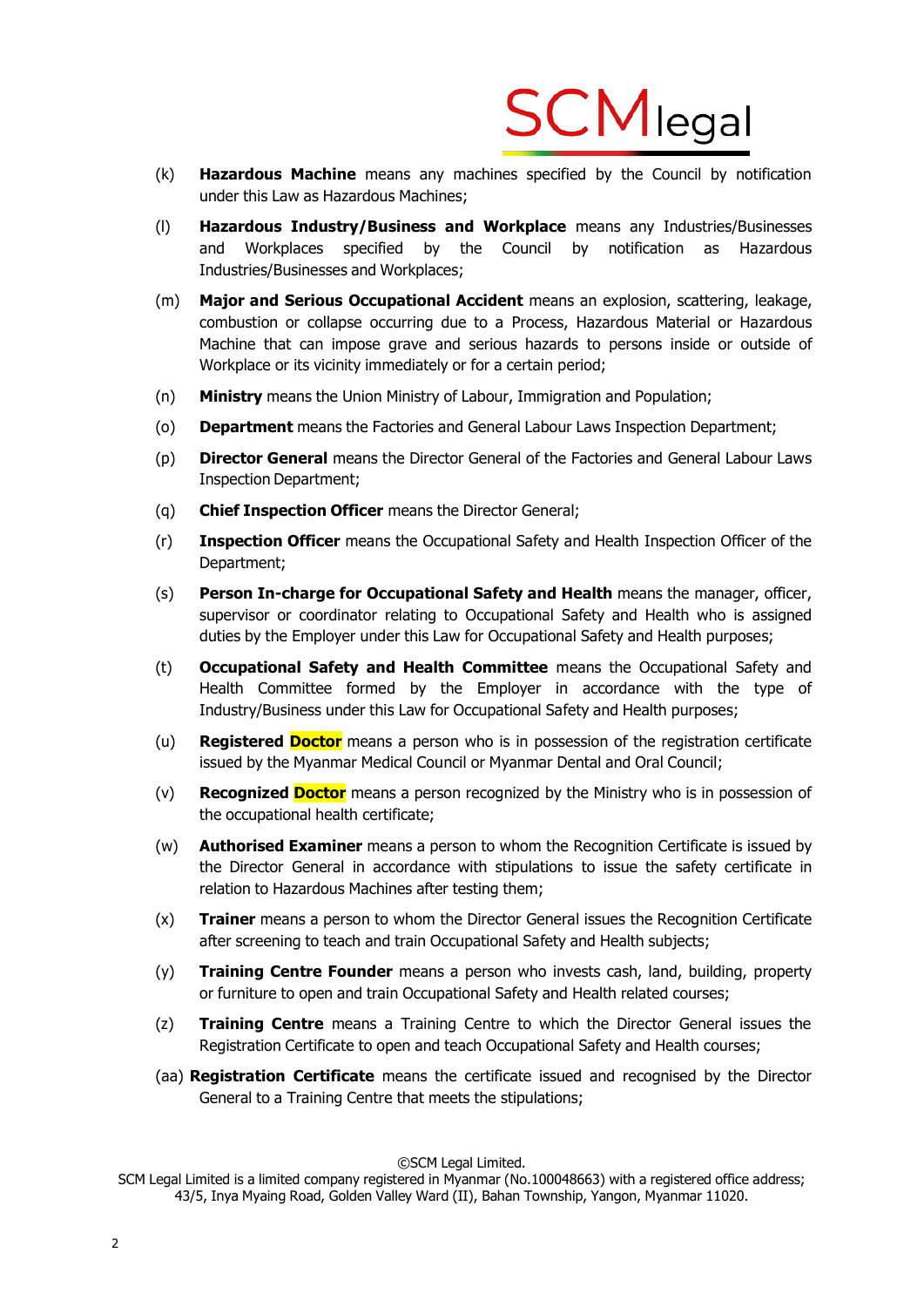

- (bb) **Recognition Certificate** means the certificate issued by the Director General to those who meet the stipulations under this Law to act as an Authorised Examiner or Trainer;
- (cc) **Manufacturer** means a person who manufactures Hazardous Materials or Hazardous Machines to be used for any Industry/Business or Workplace to which this Law applies;
- (dd) **Importer and Seller** means a person who directly imports or sells Hazardous Materials or Hazardous Machines to be used for any Industry/Business or Workplace to which this Law applies;
- (ee) **Person Who Operates Installation or Dismantling** means a person who installs or dismantle Hazardous Machines to be used for any Industry/Business or Workplace to which this Law applies;
- (ff) **Person Who Operates Building or Demolition** means a person who builds or demolishes any factories or buildings in the Industry/Business or Workplace to which this Law applies; and
- (gg) **Process** means any processes carried out in any Workplaces to which this Law applies.

# **Chapter II**

#### **Objectives**

- 3. The objectives of this Law are given hereunder:
	- (a) to implement Occupational Safety and Health matters effectively in the respective Industries/Businesses;
	- (b) to determine the duties of relevant persons applicable under this Law including Employers and Workers to lessen and mitigate **occurrence** of Occupational Diseases and Occupational Accidents;
	- (c) to cause relevant persons applicable under this Law, Employers and Workers to take precaution and prevention against occupational hazards and Occupational Diseases;
	- (d) to improve the productivity and health of Workers by preventing the **occurrence** of Occupational Accidents and Occupational Diseases for their safety;
	- (e) to create Workplaces that are safe and good for health by prescribing the Occupational Safety and Health standards relevant to the Union's status after considering international and regional standards; and
	- (f) to support and help research activities carried out for the development of Occupational Safety and Health matters.

# **Chapter III**

# **Prescribing Eligible Industries/Businesses and Removing**

- 4. This Law applies to the following Industries/Businesses owned by government departments or organizations, cooperatives, national citizens or foreigners in private or joint venture:
	- (a) factories, workshops and warehouses covered under the Factories Act 1951;
	- (b) Industries/Businesses covered under the Shops and Establishments Law 2016;

SCM Legal Limited is a limited company registered in Myanmar (No.100048663) with a registered office address; 43/5, Inya Myaing Road, Golden Valley Ward (II), Bahan Township, Yangon, Myanmar 11020.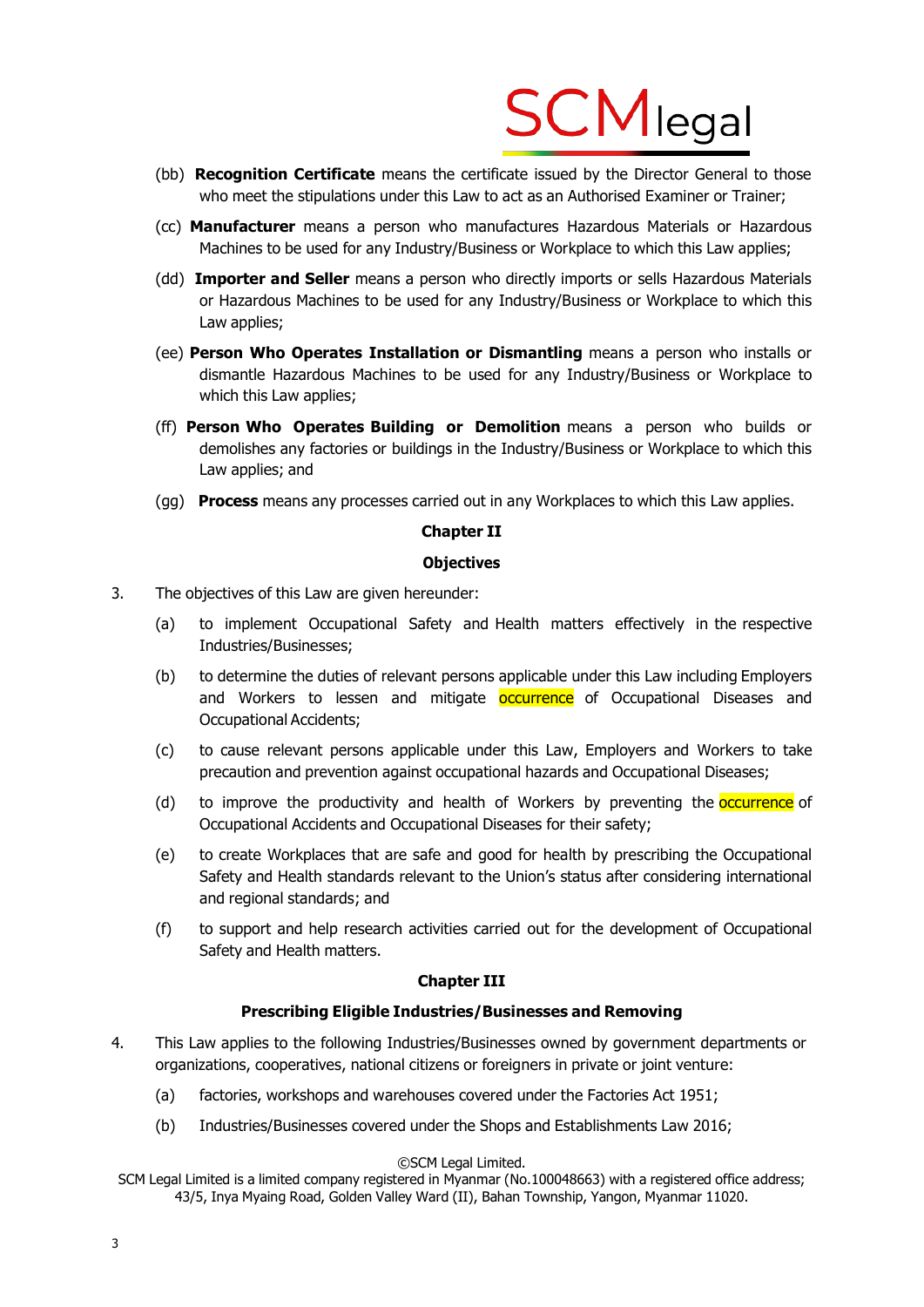

- (c) manufacturing Industries/Businesses;
- (d) Industries/Businesses run with or without machines;
- (e) construction;
- (f) engineering;
- (g) mineral exploration and upgrading and gemstones exploration and upgrading;
- (h) oil and gas Industry/Business;
- (i) port Industry/Business;
- (i) agricultural Industry/Business;
- (k) livestock Industry/Business;
- (l) offshore and inshore marine fisheries;
- (m) educational services;
- (n) health care services;
- (o) communication;
- (p) transportation;
- (q) hotels and tourism services; and
- (r) other Industries/Businesses determined by the Ministry from time to time by notification to be covered under this Law with the agreement of the Government after coordinating with the relevant Ministries, committees and boards.
- 5. The Ministry shall, under the agreement of the Government and by coordinating with the relevant Ministries, committees and boards:
	- (a) by notification, prescribe regions, type and size of Industries/Businesses to be supervised and regulated in relation to the Industries/Businesses prescribed under Section 4; and
	- (b) the Ministry may amend, add or remove the list of Industries/Businesses prescribed under Section 4.

#### **Chapter IV**

# **Formation of the Council and its Duties**

- 6. The Government shall:
	- (a) form the Council with the following persons:
		- (i) Union Minister of Labour, Immigration and Population Chairman
		- (ii) Director General Member

Department of Building, Ministry of Construction

(iii) Director General Member

Department of Public Health, Ministry of Health and Sports

#### ©SCM Legal Limited.

SCM Legal Limited is a limited company registered in Myanmar (No.100048663) with a registered office address; 43/5, Inya Myaing Road, Golden Valley Ward (II), Bahan Township, Yangon, Myanmar 11020.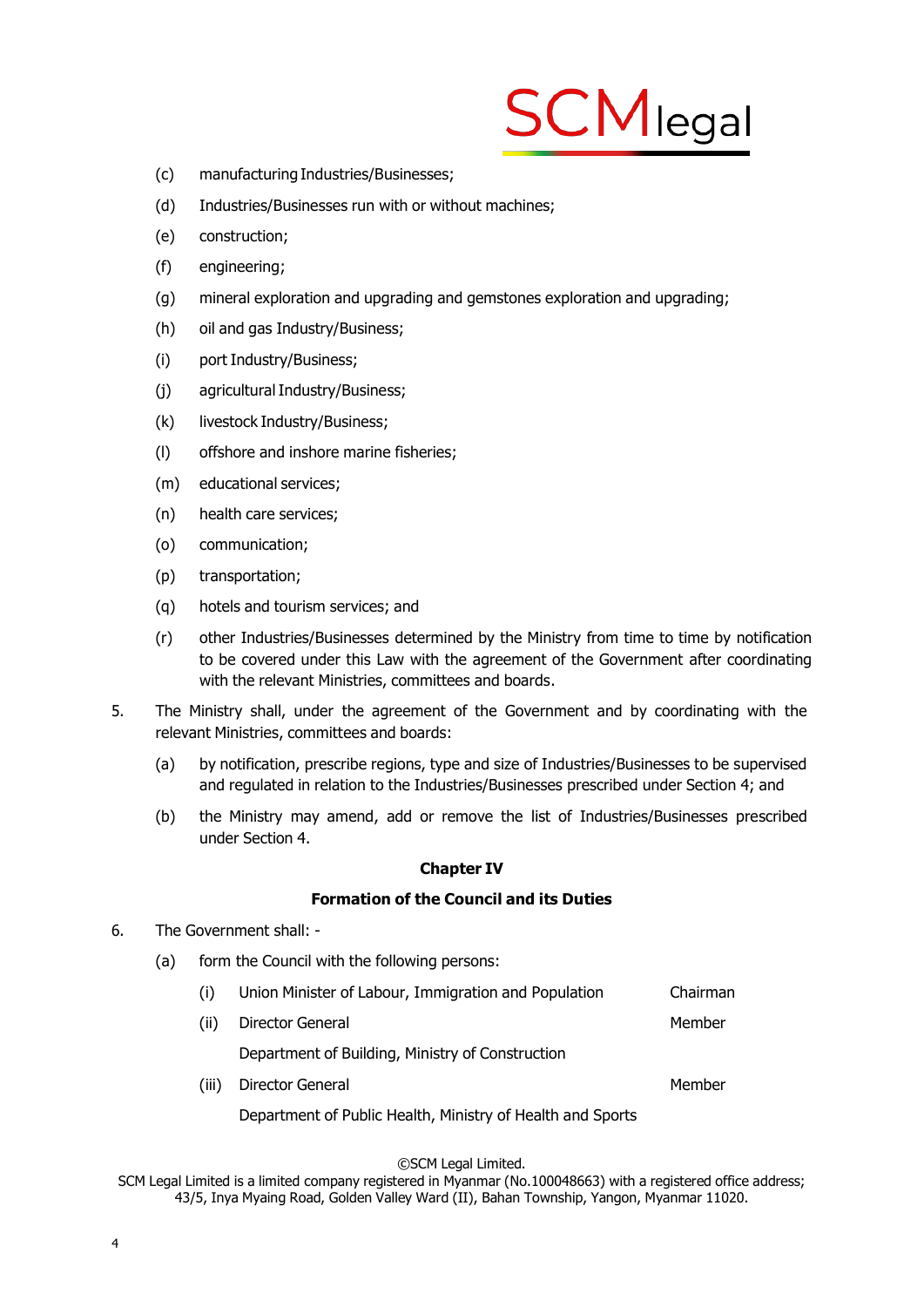# **SCM**legal

| (iv)   | Director General                                                                     | Member          |
|--------|--------------------------------------------------------------------------------------|-----------------|
|        | Department of Treatment, Ministry of Health and Sports                               |                 |
| (v)    | <b>Director General</b>                                                              | Member          |
|        | Department of Mines, Ministry of Natural Resources and Environmental<br>Conservation |                 |
| (vi)   | <b>Managing Director</b>                                                             | Member          |
|        | Myanma Oil and Gas Enterprise, Ministry of Electricity and Energy                    |                 |
|        | (vii)<br><b>Managing Director</b>                                                    | Member          |
|        | Myanma Port Authority, Ministry of Transport and Telecommunications                  |                 |
|        | (viii) Director General                                                              | Member          |
|        | Department of Industrial Supervision and Inspection, Ministry of Industry            |                 |
| (ix)   | Director General                                                                     | Member          |
|        | Myanmar Fire Brigade, Ministry of Home Affairs                                       |                 |
| (x)    | Director General                                                                     | Member          |
|        | Department of Agriculture, Ministry of Agriculture, Livestock and Irrigation         |                 |
| (xi)   | Director General                                                                     | Member          |
|        | Department of Social Security, Ministry of Labour, Immigration and Population        |                 |
| (xii)  | Director General                                                                     | Member          |
|        | Department of Technology, Vocational Education and Training,                         |                 |
|        | Ministry of Education                                                                |                 |
| (xiii) | Director General                                                                     | Member          |
|        | Department of Hotels and Tourism Administration,                                     |                 |
|        | Ministry of Hotels and Tourism                                                       |                 |
| (xiv)  | Three representatives of Employers' Organization                                     | Member          |
| (xv)   | Three representatives of Labour Organization                                         | Member          |
| (xvi)  | Three experts in the field of Occupational Safety and Health                         | Member          |
| (xvii) | Deputy Director General                                                              | Secretary       |
|        | Factories and General Labour Laws Inspection Department                              |                 |
|        | Ministry of Labour, Immigration and Population                                       |                 |
|        | (xviii) Director General                                                             | Joint Secretary |
|        | Factories and General Labour Laws Inspection Department                              |                 |
|        | Ministry of Labour, Immigration and Population                                       |                 |

©SCM Legal Limited.

SCM Legal Limited is a limited company registered in Myanmar (No.100048663) with a registered office address; 43/5, Inya Myaing Road, Golden Valley Ward (II), Bahan Township, Yangon, Myanmar 11020.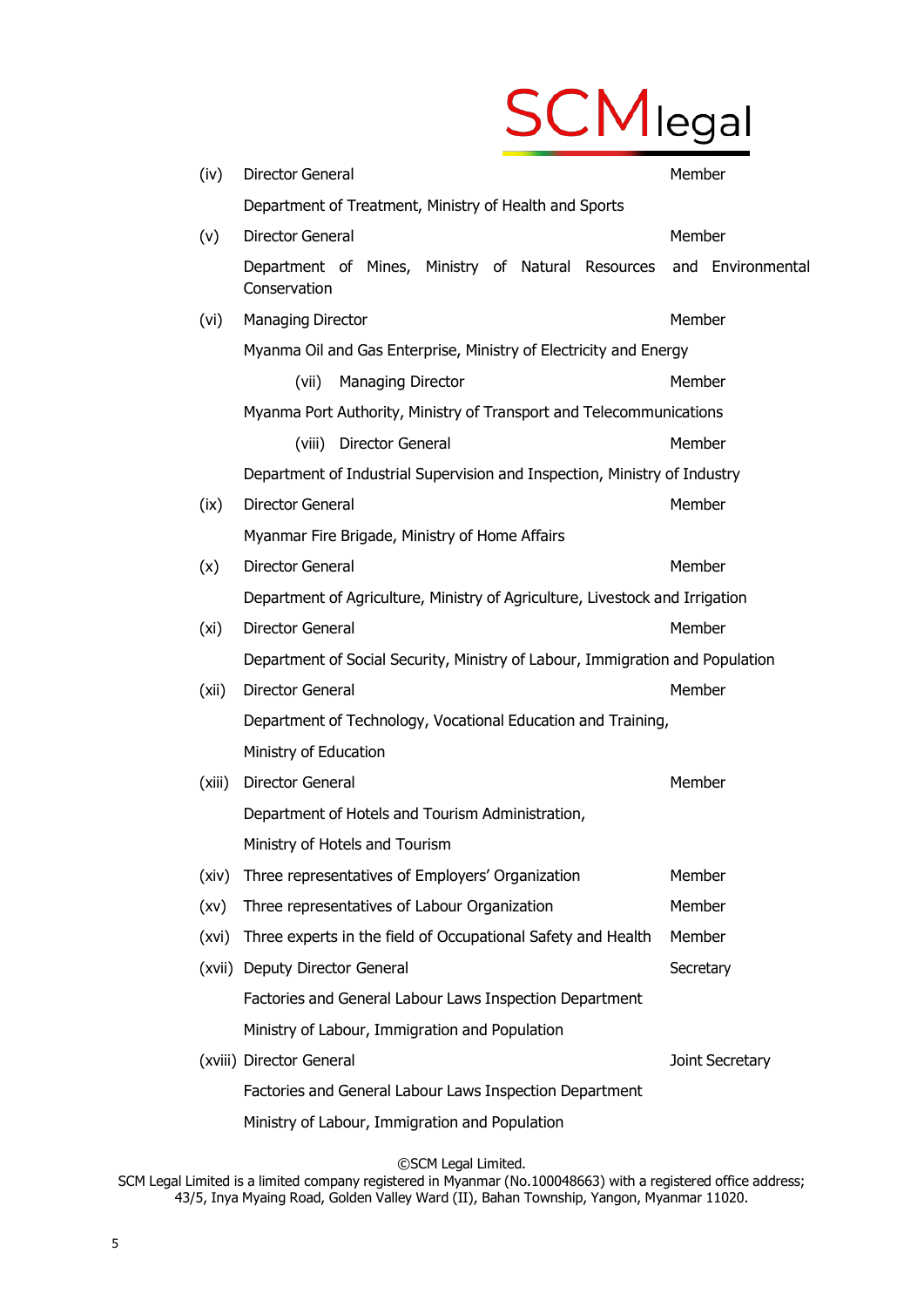

- (b) The Government may re-form the Council formed under sub-section (a) as required.
- 7. The duties of the Council are given hereunder:
	- (a) prescribing national level policies and procedures, reviewing, re-assessing and amending them for successful implementation of the provisions of this Law;
	- (b) coordinating with the relevant government departments, government entities, local and international organizations for Occupational Safety and Health purposes;
	- (c) prescribing the list of Occupational Diseases, Occupational Contamination, Hazardous Events, Hazardous Materials, Hazardous Machine, Hazardous Industries/Businesses and Workplaces and the level or grade of hazards thereof by notification;
	- (d) collecting statistics and information regarding Occupational Accidents, Occupational Diseases, Occupational Contamination, Major and Serious Occupational Accidents and Hazardous Events and announcing the precautionary actions to be conducted to prevent occurrence thereof;
	- (e) directing to include and teach Occupational Safety and Health related courses in educational and training sectors;
	- (f) forming the Appellate Committee and other required committees with the members of Council elected by the Chairman of the Council and determining the duties thereof to hear and inspect appeal cases filed under Sections 44 and 45; and
	- (g) submitting the report about the performance of its duties to the Government.

# **Chapter V**

# **Registration**

8. (a) Any person who is currently conducting or wants to conduct any Industry/Business to which this Law applies shall, in accordance with the stipulations, apply to the Department for registration to enable to conduct Occupational Safety and Health matters.

(b) The Department shall record the list of Industries/Businesses registered under subsection (a).

- 9. A person who wants to operate the following activities shall, for the purpose of Occupational Safety and Health, notify the Department: -
	- (a) building, extending or demolishing a factory or building; or

(b) placing, installing, extending or changing the use of machines in accordance with the Process.

- 10. Notice shall be delivered to the Department if any Industries/Businesses registered under Section 8 (a) are closed or come to an end, or they are relocated, or their nature of businesses or Employers are changed.
- 11. The Department shall amend the register by removing any Industries/Businesses that come to an end or are closed and updating any Industries/Businesses whose business location, nature of business or Employer is changed.

SCM Legal Limited is a limited company registered in Myanmar (No.100048663) with a registered office address; 43/5, Inya Myaing Road, Golden Valley Ward (II), Bahan Township, Yangon, Myanmar 11020.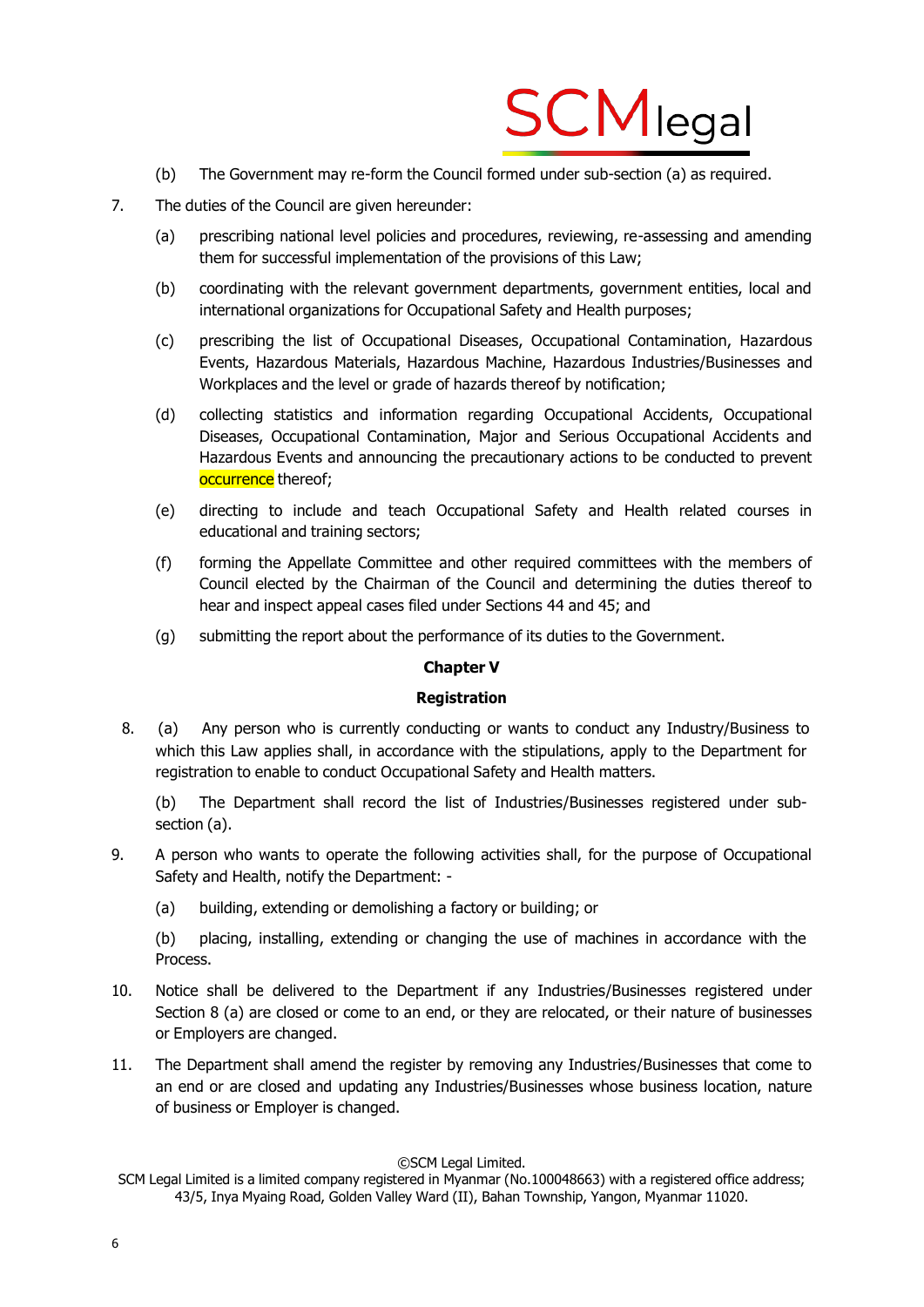

# **Chapter VI**

# **Appointment of Person In-charge for Occupational Safety and Health and Formation of Occupational Safety and Health Committees and**

- 12. The Employer shall, in accordance with the stipulations of the Ministry:
	- (a) appoint the Person In-charge for Occupational Safety and Health to closely supervise safety and health of Workers in line with the type of Industry/Business; and
	- (b) form the respective Occupational Safety and Health Committee in line with the type of Industry/Business comprising equal number of Employer and Worker representatives to become safe and healthy Workplace on condition that the number of Workers in his/her Industry/Business exceeds the number determined by the Ministry for that purpose. The Occupational Safety and Health of female Workers shall be considered according to the nature of Industry/Business when forming such Occupational Safety and Health Committee.
- 13. The functions of the Occupational Safety and Health Committee are given hereunder:
	- (a) regularly checking any conditions that can impair Occupational Safety and Health and reporting the review of them at the relevant Committee's meeting;
	- (b) advising the Employer to lay down precautionary and educational plans in order not to occur Occupational Accidents;
	- (c) improving the coordination between the Employer and Workers to get access to facilities and provide training for developing Occupational Safety and Health conditions;
	- (d) supervising the relevant risks assessment of Occupational Safety and Health management plan; and
	- (e) performing Occupational Safety and Health duties assigned by the Ministry and Department.
- 14. Persons In-charge for Occupational Safety and Health shall comply with this Law and rules, orders, directives and procedures made under this Law to make the Workplace to be a safe Workplace that is good for health.

# **Chapter VII**

# **Appointment of Inspection Officers and Powers and Duties of Chief Inspection Officer and Inspection Officers**

- 15. The Ministry may appoint Inspection Officers as required to implement the objectives of this Law.
- 16. Inspection Officers shall enter the Workplaces to which this Law applies and inspect Occupational Safety and Health conditions and direct Employers for their compliance and report the findings to the Chief Inspection Officer.
- 17. Inspection Officers have the powers to perform the following for Occupation Safety and Health in accordance with their codes of conduct: -

SCM Legal Limited is a limited company registered in Myanmar (No.100048663) with a registered office address; 43/5, Inya Myaing Road, Golden Valley Ward (II), Bahan Township, Yangon, Myanmar 11020.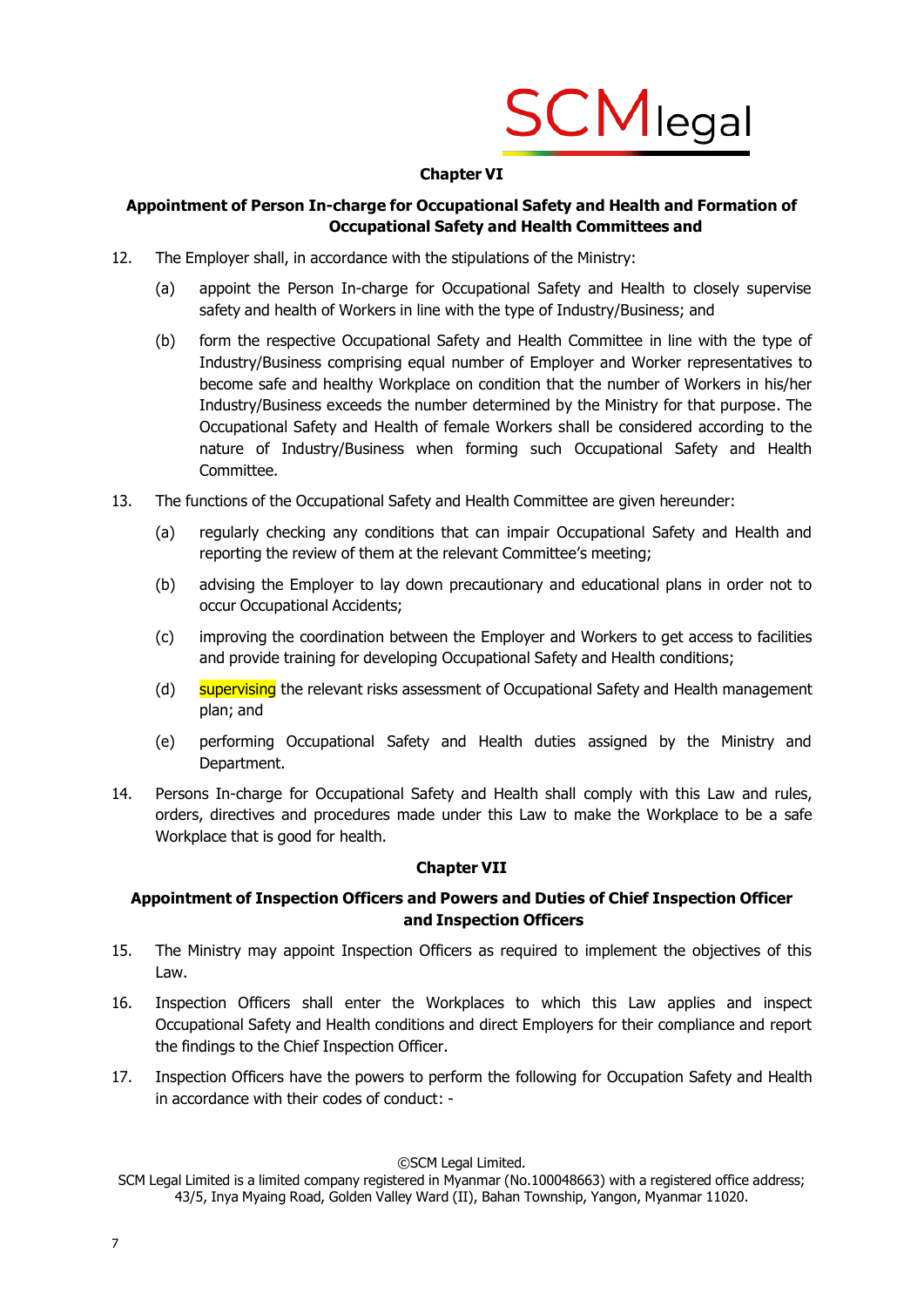

- (a) the power to enter, inspect and inquire at any Workplaces related to this Law at any time by showing the Inspection Officer's identity without warrant;
- (b) the power to look at, make copies of and seize as evidence as required documents and records in connection with Workplaces and Processes;
- (c) the power to take photos and record videos in connection with Workplaces and Processes that may be harmful to Occupational Safety and Health;
- (d) the power to assess and measure and take records of the extent of impairment and duration caused to the environment of the Workplace due to loudness, light, heat, coldness, particles, gas and Hazardous Materials, and obtain the assistance of the expert in the relevant field of study if required;
- (e) the power to inquire of any person in the Workplace during working hours with the assistance of the Recognised Doctor to check any conditions that put or are likely to put Workers in contact with Occupational Disease; and
- (f) the power to require responsible persons at clinics or hospitals to deliver, with the stipulated security grade, medical treatment records of the Worker who is under treatment or information relating to death due to Occupational Accident or Occupational Disease, or autopsy results asked by the Department in the stipulated form.
- 18. Inspection Officers shall, with the approval of the Chief Inspection Officer, order the Employer to temporarily close a whole or part of the Workplace, and notify the relevant Departments if required, if they believe that an Occupational Accident, Occupational Disease, Hazardous Event or Major and Serious Occupational Accident occurs or is likely to occur because:
	- (a) it is not appropriate to continue doing the Industry/Business due to dangerous Workplace condition, or unsafe operation carried by Workers, or existence of Hazardous Materials and Hazardous Machines, or layout and function of Workplace, part of the machine or equipment;
	- (b) it is not appropriate to continue doing the Industry/Business due to breach or incompliance with any of the provisions of this Law;
	- (c) it deems that Workers in the Workplace are in danger due to acts, omissions, negligence or carelessness; or
	- (d) it needs to evacuate Workers from hazards because an Occupational Accident or accident is about to occur.
- 19. Inspection Officers shall:-
	- (a) approve the re-opening of the whole or part of the Workplace if they find out that the submission made by the Employer for his/her compliance subject to the order to close the Workplace temporarily made under Section 18 is complete and correct; and
	- (b) inform the relevant Departments and Employer of the approval to resume the Workplace under sub-section (a).
- 20. The Chief Inspection Officer may: -

SCM Legal Limited is a limited company registered in Myanmar (No.100048663) with a registered office address; 43/5, Inya Myaing Road, Golden Valley Ward (II), Bahan Township, Yangon, Myanmar 11020.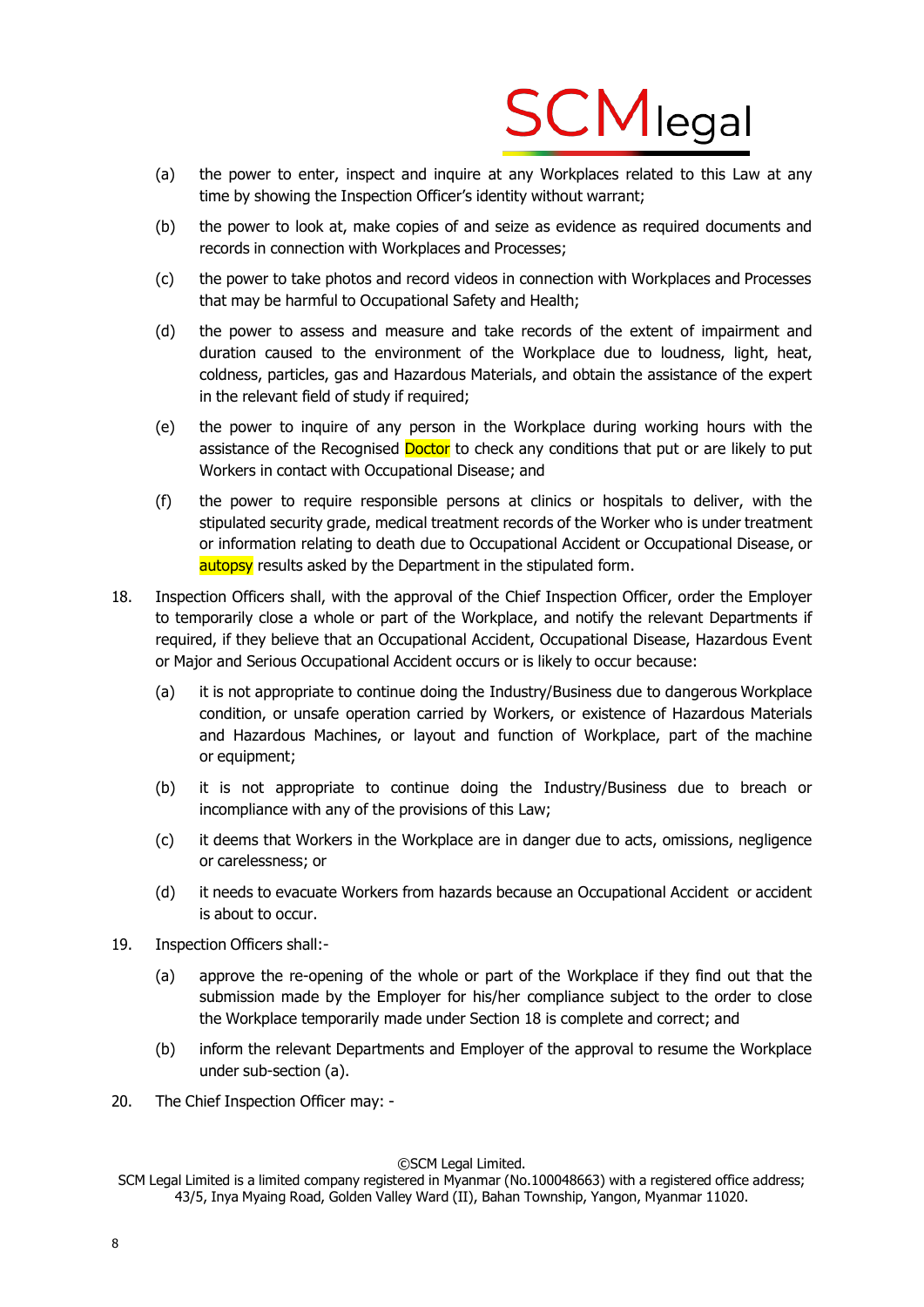![](_page_8_Picture_0.jpeg)

- (a) take relevant action against any person who fails to comply with an order issued under Section 18 or assign the duty to the relevant Inspection Officer as required to take relevant action; and
- (b) in connection with an order to temporarily close a whole or part of the Workplace issued under Section 18, grant the operation of certain activities by setting the relevant terms and conditions depending on changing or improving situation.
- 21. Inspection Officers:
	- (a) may instruct the Employer in writing to repair and reform the condition within the specified timeline if they have a reason to believe that Workers are likely to be bodily injured or their health is likely to be at risk or any materials are likely to be damaged;
	- (b) shall cause the Employer to submit the compliance and completion of the instruction made under sub-section (a) within the specified timeline by showing complete records and evidence; and
	- (c) may prohibit the Employer not to continue operating the Industry/Business if he/she does not follow the instruction under sub-section (a).
- 22. The Chief Inspection Officer shall specifically assign Inspection Officers to make a list of Workplaces where Hazardous Materials are used, carry out special inspections if needed and prohibit or restrict the use of such Hazardous Materials.
- 23. The Inspection Officer shall direct the Employer to train his/her Workers to learn and observe first aid care, extinguishing fire, arrangements and systems to be applied in case of emergency, precautionary plans and likelihood of **occurrence** of hazards in the Workplaces that are listed pursuant to Section 22.
- 24. The Chief Inspection Officer may assign any Inspection Officers to prosecute a person who has breached the provisions of this Law at the relevant court.
- 25. The Chief Inspection Officer and Inspection Officers shall not engage in any factories, workshops, Industries/Businesses or establishments or any businesses that are directly or indirectly connected with them.

# **Chapter VIII**

# **Responsibilities of Employers and Workers**

- 26. The Employer shall be responsible to:
	- (a) arrange as required to assess the risks of Workplace, Process and machines and materials used thereat;
	- (b) arrange as required to assess the likelihood of **occurrence** of hazards at the Workplace and to the environment;
	- (c) arrange to have Workers medical checked-up by the Recognized Doctor in accordance with stipulations whether they suffer from any Occupational Disease;
	- (d) arrange to improve the Workplace until it is safe and good for health based on the findings as per sub-sections (a), (b) and (c);

SCM Legal Limited is a limited company registered in Myanmar (No.100048663) with a registered office address; 43/5, Inya Myaing Road, Golden Valley Ward (II), Bahan Township, Yangon, Myanmar 11020.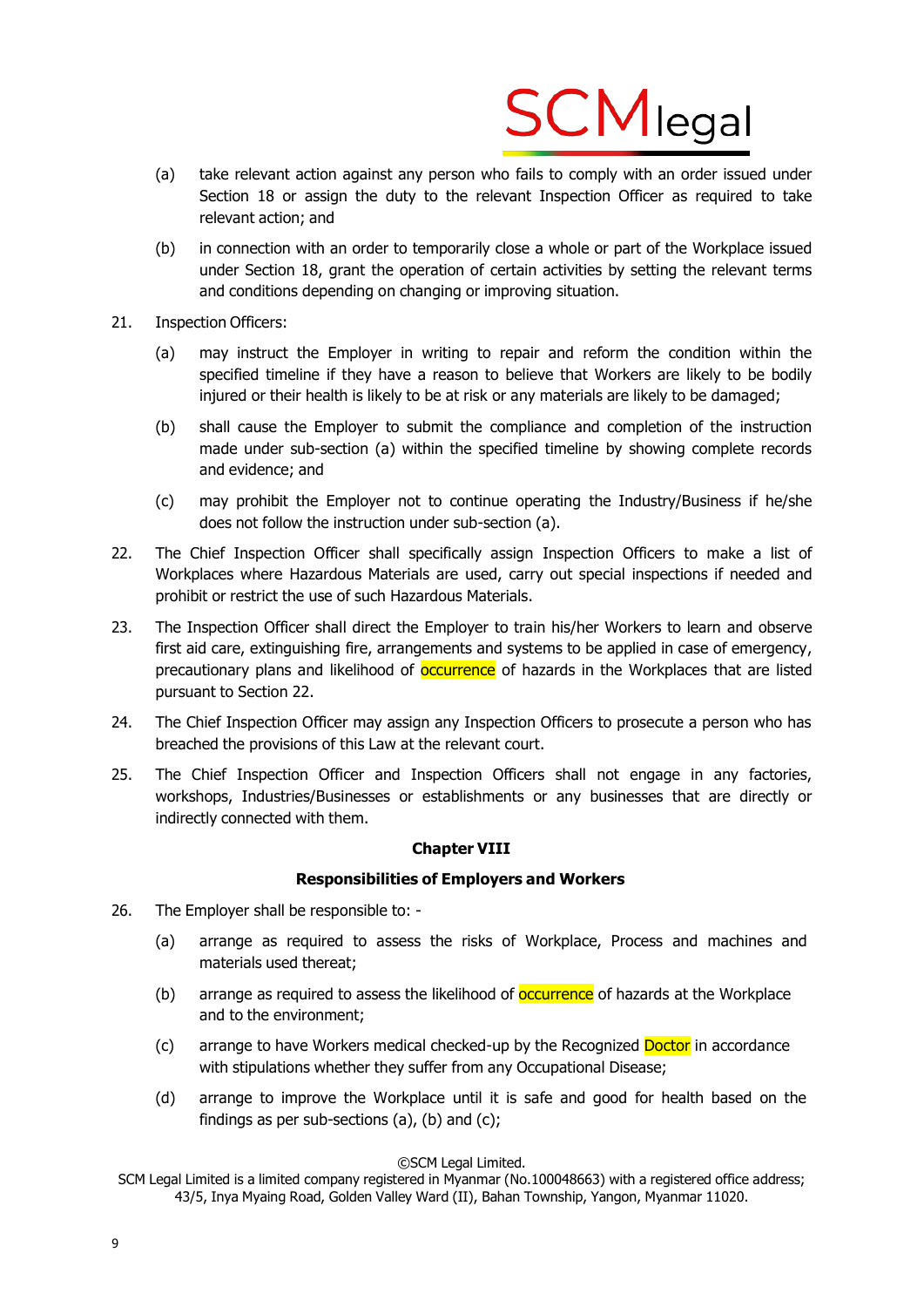![](_page_9_Picture_0.jpeg)

- (e) provide Workers with sufficient number of personal protective clothing, materials and facilities prescribed and approved by the Department on free of charge basis and cause Workers to wear them while working;
- (f) prescribe precautionary plans and plans for emergency;
- (g) provide a clinic, appoint the Registered Doctors and nurses and provide medicines and supporting equipment for any Industry/Business where the number of Workers is not less than the number determined by the Ministry;
- (h) make necessary arrangements for managers, Workers and members of the Occupational Safety and Health Committee including (Employer) himself/herself to attend Occupational Safety and Health training courses stipulated by the Ministry in accordance with their departments or types of work;
- (i) make necessary arrangements to enable immediate reporting to the Person In-charge for Occupational Safety and Health or manager in case where a Worker suffers an Occupational Accident or his/her life or health is likely to be in danger;
- (j) arrange to prevent any persons in the Workplace from Occupational Safety and Health risks occurred due to materials, machines or wastes used in the Workplace or Process;
- (k) immediately stop the Process, evacuate Workers and conduct necessary rescue plans if any Occupational Accident is about to occur. If possible, Workers will be relocated to another appropriate safe Workplaces;
- (l) display Occupational Safety and Health instructions, danger signs, notices, posters and signage for directions in accordance with stipulations;
- (m) arrange to be complied with precautions when entering restricted hazardous Workplaces;
- (n) arrange to disseminate Occupational Safety and Health manuals and guidelines issued by the relevant Ministries for knowledge, technology, information and skills not only to Workers but also to related persons or raise their awareness or knowledge thereof;
- (o) lay down the fire safety plan, perform fire drilling and train Workers to use fire extinguishers systematically;
- (p) allow the Chief Inspection Officer and Inspection Officers to enter Workplaces, inquire, request documents and information or seize exhibits;
- (q) cause Workers to work only for the specified working hours if they have to work in Hazardous Industry/Business and Workplace; and
- (r) Incur the expenses for Occupational Safety and Health matters.
- 27. No Employer shall dismiss or demote a Worker:
	- (a) during any period before a medical certificate is issued by the Registered Doctor for occupational injury or by the Recognized Doctor for contact with Occupational Disease;
	- (b) because the said Worker has addressed a complaint for hazardous or health detrimental condition;

SCM Legal Limited is a limited company registered in Myanmar (No.100048663) with a registered office address; 43/5, Inya Myaing Road, Golden Valley Ward (II), Bahan Township, Yangon, Myanmar 11020.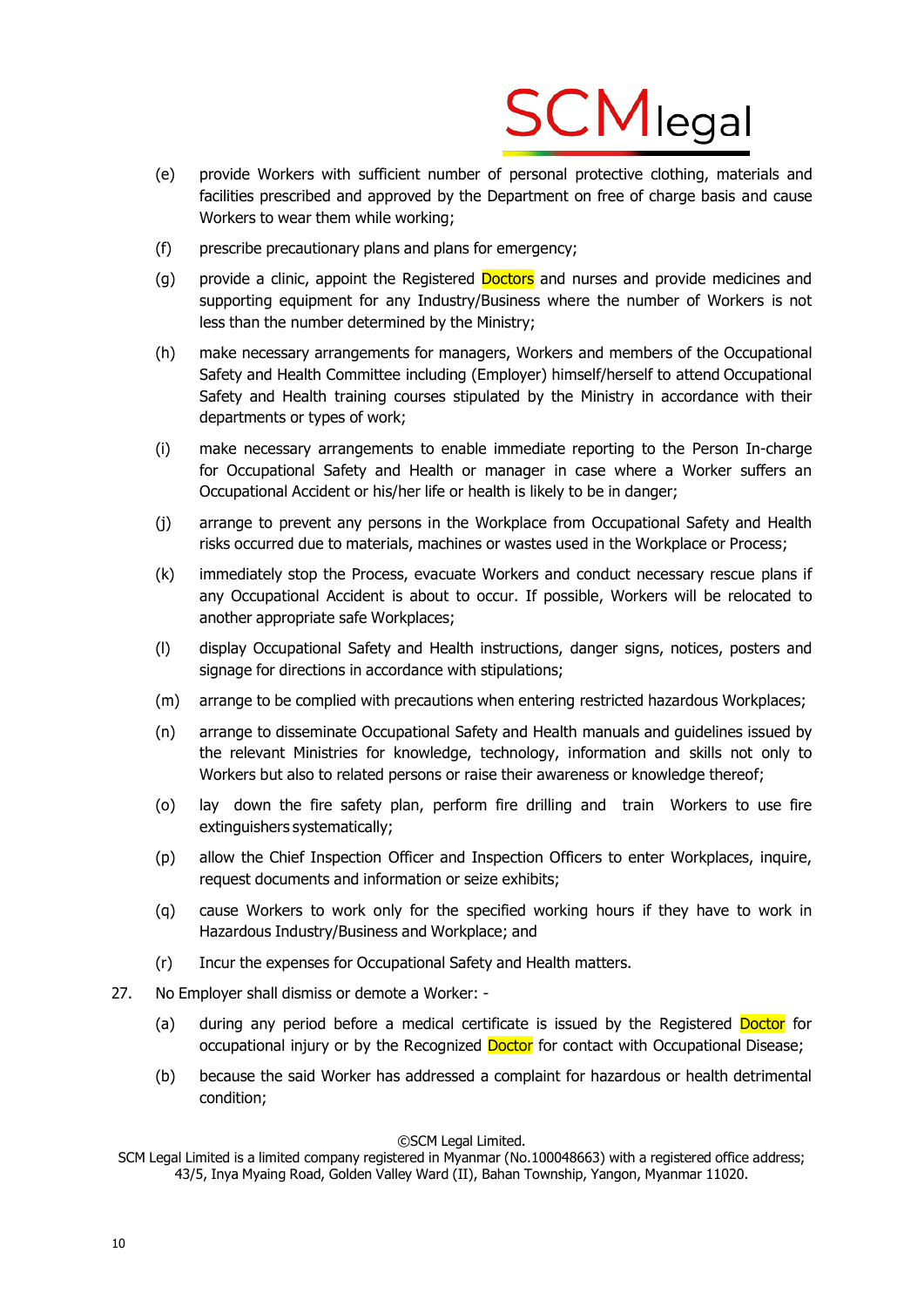![](_page_10_Picture_0.jpeg)

- (c) because the said Worker has conducted the responsibilities of Occupational Safety and Health Committee; or
- (d) because the said Worker has refused to work in any condition where an Occupational Accident or Occupational Disease is about to occur.
- 28. If any Worker who has been injured due to an Occupational Accident or contacted with Occupational Disease is not covered under the Social Security Law 2012, the Employer must pay for medical expenses to check the extent of capacity reduction and class of disability of such Worker.
- 29. The Employer:
	- (a) can prohibit or restrict any Worker to work if he/she does not meet the health standards due to medical check-up results done by the Registered Doctor in accordance with the needs and nature of the Industry/Business;
	- (b) must, without delay, employ any Worker who has been prohibited or restricted to work subject to sub-section (a) in his/her original position or at the relevant Workplace upon his/her submission of health improvement evidence; and
	- (c) must make necessary arrangements in the Workplace in order not to damage health of female Workers who are pregnant or breast-feed.
- 30. The Worker:
	- (a) must systematically use personal protective clothing and materials provided by the Employer in accordance with the stipulations of the Department for Occupational Safety and Health and systematically and correctly use machine and equipment;
	- (b) must comply with instructions and advice made by the Employer, Occupational Safety and Health Committee or Person In-charge for Occupational Safety and Health for Occupational Safety and Health purposes in accordance with this Law and rules made thereunder;
	- (c) must comply with Occupational Safety and Health instructions, conditions, signs, posters, notices, warnings and prohibitions;
	- (d) must systematically use and handle equipment, machines, parts of machines, vehicles, electricity and other materials used in the Workplace;
	- (e) must pay special attention in order not to damage safety and health of himself/herself as well as other Workers due to his/her acts or omissions in the Workplace;
	- (f) must cooperate with the Employer and Person In-charge for Occupational Safety and Health when they conduct their duties under this Law;
	- (g) must immediately report to the Employer, Person In-charge for Occupational Safety and Health or manager by the Worker himself/herself or via immediate supervisor if he/she finds out any condition or event that will have negative impacts on Occupational Safety and Health;

SCM Legal Limited is a limited company registered in Myanmar (No.100048663) with a registered office address; 43/5, Inya Myaing Road, Golden Valley Ward (II), Bahan Township, Yangon, Myanmar 11020.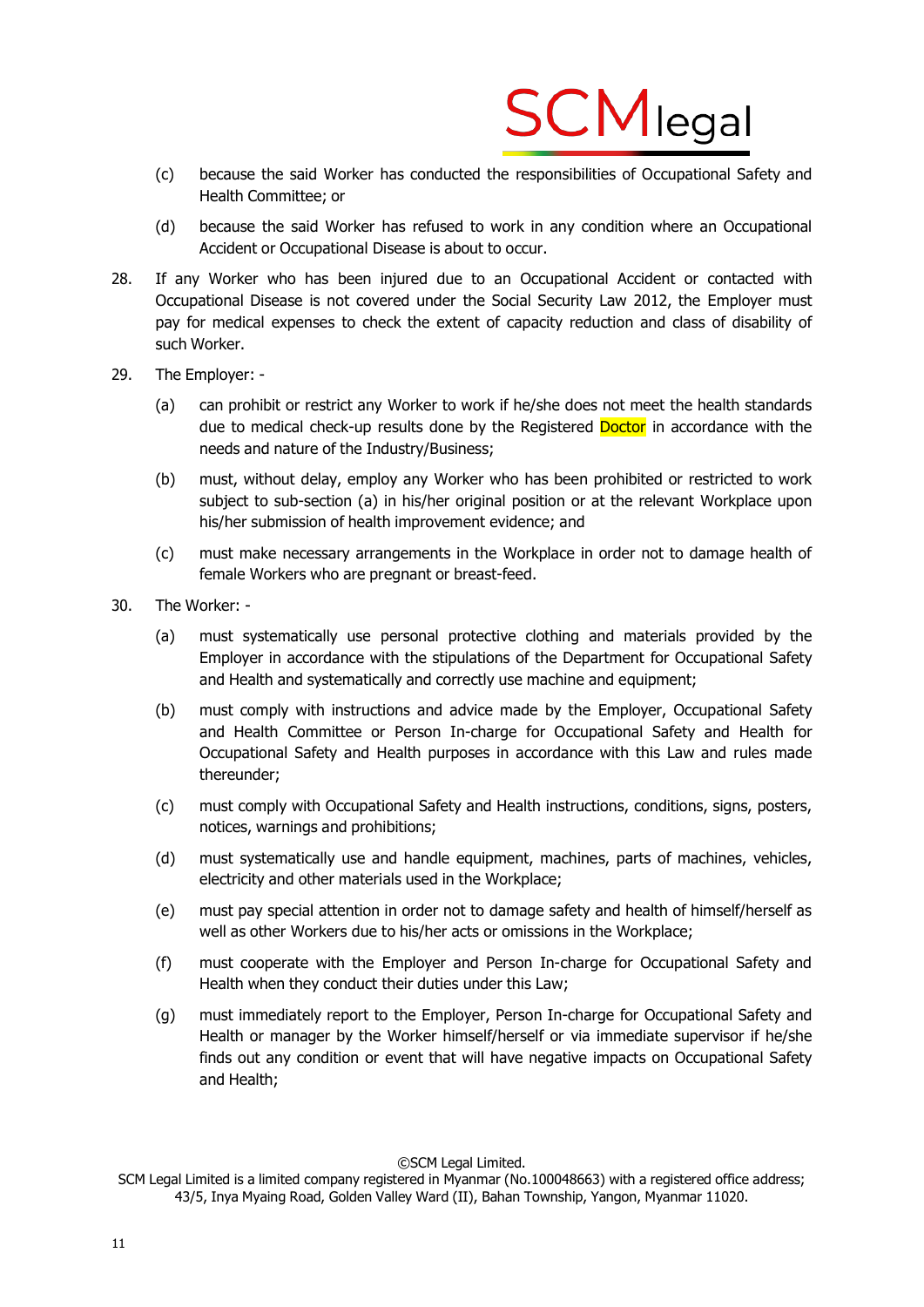![](_page_11_Picture_0.jpeg)

- (h) can refuse to continue working in any condition where hazards are likely to occur, but must not refuse to work if the Employer arranges and relocates him/her to work in the safe Workplace; and
- (i) can select representatives for timely cooperation and liaison with labour organizations or with Workers for Occupational Safety and Health of Workers in the respective Workplaces.

# **Chapter IX**

# **Responsibilities of Manufacturer, Importer and Seller, Person Who Operates Installation or Dismantling or Person Who Operates Building or Demolition**

- 31. A Manufacturer, Importer and Seller, Person Who Operates Installation or Dismantling or Person Who Operates Building or Demolition of the Workplace, Process and Hazardous Materials used thereat must obtain the safety certificate issued by the Authorised Examiner or relevant Department.
- 32. The Manufacturer or Importer and Seller shall undertake the following in relation to Hazardous Materials and Hazardous Machines: -
	- (a) providing information in relation to using them safely without impairing health; and
	- (b) conduct testing for safety and health purposes and disseminate testing results to the users.
- 33. A Person Who Operates Installation or Dismantling or Person Who Operates Building or Demolition must perform in accordance with stipulations for safety and health purposes.

# **Chapter X**

# **Informing, Inspecting and Reporting**

- 34. The Employer is responsible to undertake the following in accordance with the stipulations:
	- (a) informing the Department in case of an Occupational Accident, Hazardous Event or Major and Serious Occupational Accident;
	- (b) if a Worker is in contact with a stipulated Occupational Disease or contaminated or likely to be contaminated due to materials or Process used, sending a report to the Department together with a medical report prepared by the Recognized Doctor.
- 35. The Registered Doctor who gives treatment to any former or current Worker who suffered from stipulated Occupational Disease must send the report including the stipulated facts to the relevant Employer and Department and a copy of the report to the Ministry of Health and Sports.
- 36. (a) Inspection Officers must perform inspection as required if any Occupational Accident, Hazardous Event, Occupational Disease or Occupational Contamination breaks out.
	- (b) No one shall, without consent of the Chief Inspection Officer, remove, conceal, add or change a whole or part of the materials, machines, equipment, layout, documents or signs relating to the **occurrence** of an Occupational Accident, Hazardous Event, Occupational Disease or Occupational Contamination.

SCM Legal Limited is a limited company registered in Myanmar (No.100048663) with a registered office address; 43/5, Inya Myaing Road, Golden Valley Ward (II), Bahan Township, Yangon, Myanmar 11020.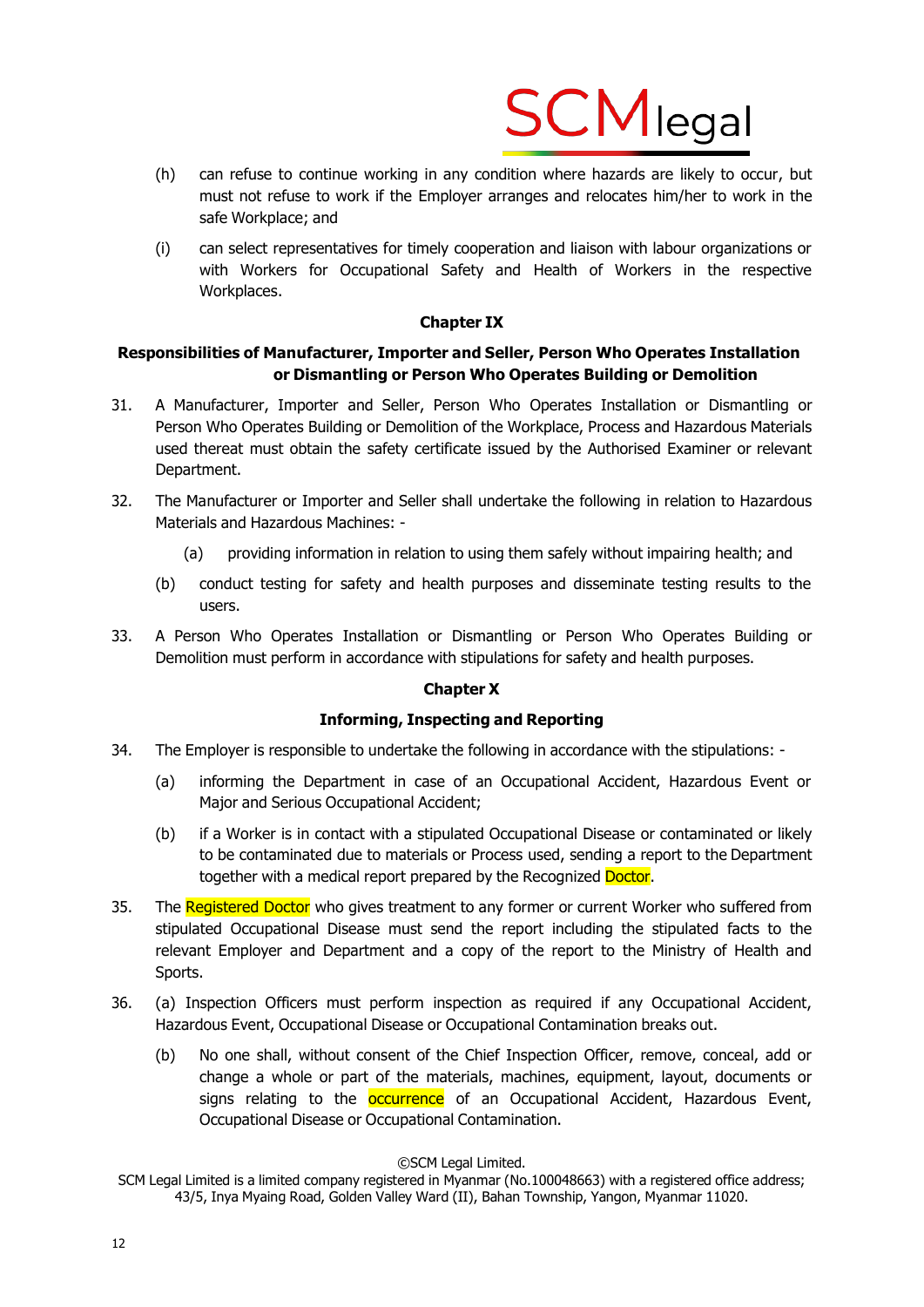![](_page_12_Picture_0.jpeg)

- (c) The prohibition in sub-section (b) shall not apply to rescuing and doing related activities required for saving life, property and safety of people.
- (d) The Chief Inspection Officer can approve the removal, dismantling, adding or changing of materials, machine and equipment and layout if the prohibition under sub-section (b) is likely to cause subsequent negative impacts.
- 37. The Council can form the Inspection Committee comprising experts in the relevant fields of study to inspect the **occurrence** of Hazardous Events, Occupational Diseases and Major and Serious Occupational Accidents.
- 38. The Inspection Committee formed under Section 37:
	- (a) has the right to enter and inspect relevant places related with inspection for the purpose of inspecting the matter prescribed under Section 37;
	- (b) has the right to summon, inquire and take testimony of relevant people for inspection;
	- (c) has the right to acquire necessary documents, statistics, contracts, evidence, forms and samples; and
	- (d) must submit the report including findings, evaluation and advice to the Council within the stipulated period.

# **Chapter XI**

# **Acting as Authorised Examiner or Trainer and Operating Training Centre**

- 39. A person who wants to act as an Authorised Examiner or Trainer shall, if he/she meets the stipulated qualifications, apply to the Director General in accordance with the stipulations for the Recognition Certificate or for the Registration Certificate if he/she wants to act as a Training Centre Founder.
- 40. The Director General:
	- (a) can approve or refuse to issue the Recognition Certificate or Registration Certificate after screening the application made under Section 39 in accordance with the stipulations.
	- (b) must cause the applicant to deposit the fee determined by the Ministry if the applicant is approved subject to sub-section (a) and issue the Recognition Certificate to the Authorised Examiner or Trainer or Registration Certificate to the Training Centre Founder by laying down the terms and conditions of the Certificates.
	- (c) must register the Authorised Examiner and Trainer to whom the Recognition Certificate is issued or the Training Centre Founder to whom the Registration Certificate is issued under sub-section (c).
- 41. (a) A person who is in possession of the Recognition Certificate or Registration Certificate in accordance with Section 40 sub-section (b) must apply to the Director General for renewal within 30 days before expiry of the Certificate if he/she wants to continue as the Authorised Examiner or Trainer.

(b) Director General shall screen the application submitted under sub-section (a) and can approve or refuse to renew subject to stipulations. If the application meets the criteria for

SCM Legal Limited is a limited company registered in Myanmar (No.100048663) with a registered office address; 43/5, Inya Myaing Road, Golden Valley Ward (II), Bahan Township, Yangon, Myanmar 11020.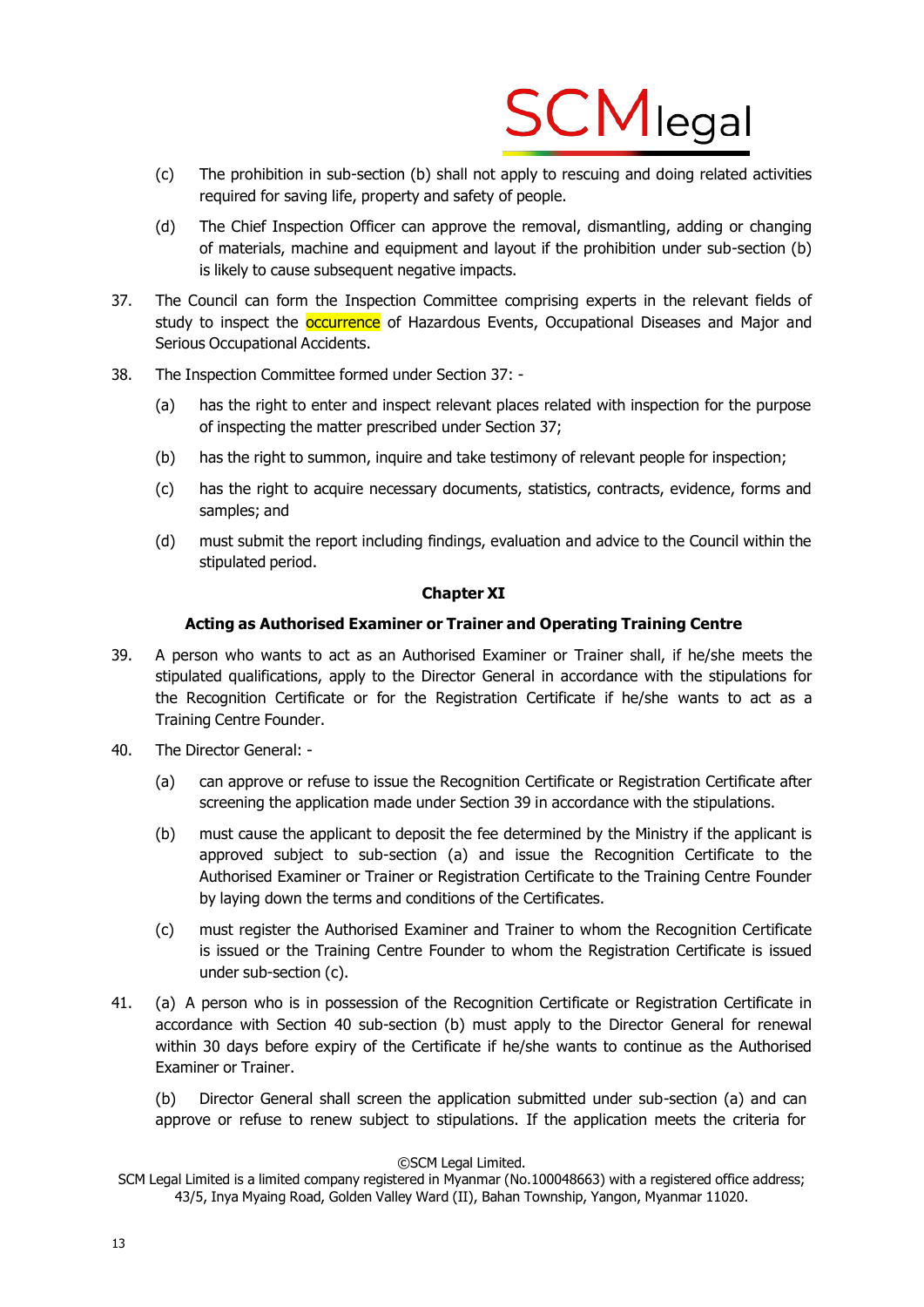![](_page_13_Picture_0.jpeg)

renewal, Director General must cause the applicant to deposit renewal fee as determined by the Ministry and renew the Certificate.

42. (a) An Authorised Examiner must issue a safety certificate to the Employer after he/she has inspected the Hazardous Machines for Occupational Safety and Health purpose and discovered that they are safe.

(b) An Authorised Examiner, Trainer or Training Centre Founder must strictly comply with the conditions set by the Department.

# **Chapter XII**

# **AdministrativeActions**

43. The Director General shall: -

(a) send a notice to the Authorised Examiner, Trainer or Training Centre Founder that his/her right to operate the business is suspended if: -

- (i) he/she submits incorrect information at the time of applying for the Certificate to act as the Authorised Examiner, Trainer or Training Centre Founder;
- (ii) it discovers that he/she is not fit and proper to continue working as the Authorised Examiner or Trainer or operating the Training Centre; or
- (iii) he/she breaches any conditions prescribed by the Department.
- (b) The Authorised Examiner, Trainer or Training Centre Founder shall be provided with the right to give explanation in relation to the notice of suspension of the right to operate the business as per sub-section (a) within **assigned period** from the date of receiving the notice.
- (c) The Director General must, after finding out that the explanation of the Authorised Examiner, Trainer or Training Centre Founder subject to sub-section (b) is not reliable or relevant, cause him/her to pay for the fine determined under administrative procedure or suspend the Recognition Certificate or Registration Certificate by fixing the period or remove it permanently.

# **Chapter XIII**

#### **Appeal**

44. (a) Any person who is not satisfied with an order issued by Inspection Officers in accordance with Section 18 or any prohibition made by them for continuation of the Industry/Business in accordance with Section 21 sub-section (c) may appeal to the Appellate Committee formed by the Council within 30 days from the date of order or prohibition.

(b) The Appellate Committee shall screen the appeal in accordance with sub-section (a) and may approve or amend or remove the order or prohibition made by Inspection Officers.

45. (a) Any person who is not satisfied with an administrative decision made by the Director General in accordance with Section 43 may appeal to the Appellate Committee within 30 days from the date of decision.

SCM Legal Limited is a limited company registered in Myanmar (No.100048663) with a registered office address; 43/5, Inya Myaing Road, Golden Valley Ward (II), Bahan Township, Yangon, Myanmar 11020.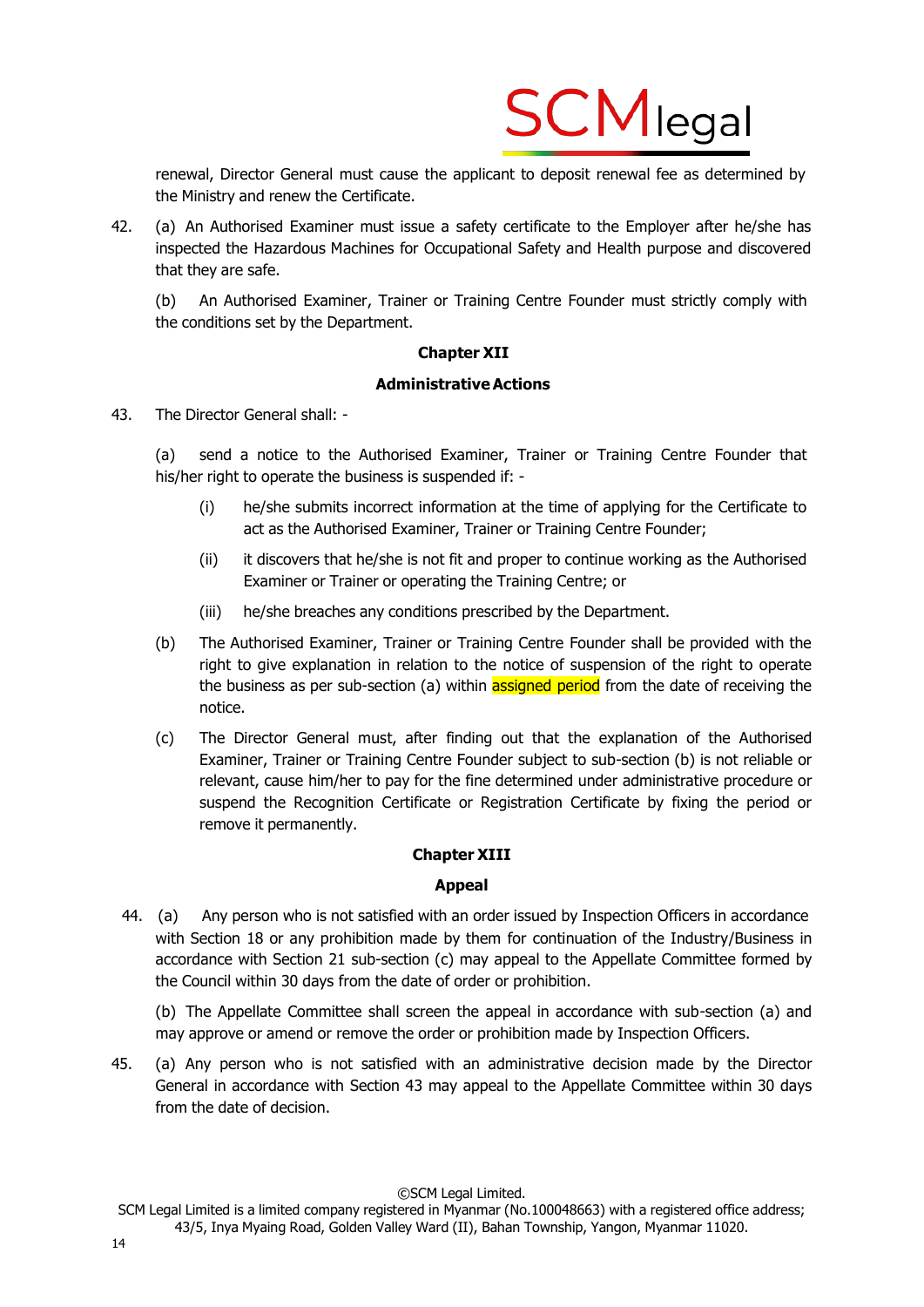![](_page_14_Picture_0.jpeg)

(b) The Appellate Committee shall screen the appeal in accordance with sub-section (a) and may approve or amend or remove the administrative decision made by the Director General.

- 46. The decision of the Appellate Committee in relation to appellate cases shall be final and conclusive.
- 47. The Authorized Examiner, Trainer or Training Centre Founder shall return the Recognition Certificate or Registration Certificate to the Department within seven days after (30) days have passed during which he/she does not appeal against the decision that revokes or cancels the Recognition Certificate or Registration Certificate in accordance with Section 43 or within seven days after the Appellate Committee has approved the decision of the Director General in accordance with Section 45 sub-section (b) even though he/she appeals.

# **Chapter XIV**

# **Prohibitions**

- 48. (a) Any person who is currently operating or wants to operate any Industry/Business to which this Law applies shall not fail to lodge the registration with the Department.
	- (b) No one shall fail to notify the Department in accordance with the stipulations that he/she will build, extend or restructure a building, place, install, extend or change the use of machines in respective Processes for the Industry/Business to which this Law applies in accordance with Occupational Safety and Health stipulations.
	- (c) No one shall act as an Authorised Examiner or Trainer without Recognition Certificate or Training Centre Founder without Registration Certificate issued by the Director General.
- 49. No Employer:
	- (a) shall fail to comply with an order to close the Workplace temporarily in accordance with Section 18;
	- (b) shall fail to comply with the conditions prescribed under Section 20 sub-section (b);
	- (c) shall fail to comply with the instructions issued by the Inspection Officer in accordance with Section 21 sub-section (a);
	- (d) shall ask Workers to work for more than the specified hours in accordance with Section 26 sub-section (q); or
	- (e) shall fail to pay for Occupational Safety and Health expenses subject to Section 26 subsection (r).
- 50. No one shall breach the provisions under Section 36 sub-section (b) without consent of the Chief Inspection Officer.
- 51. Any person who performs his/her duties assigned under this Law shall not, during his/her service or after retiring from office, disclose any confidential information known to him or her during his/her service except for court case.

SCM Legal Limited is a limited company registered in Myanmar (No.100048663) with a registered office address; 43/5, Inya Myaing Road, Golden Valley Ward (II), Bahan Township, Yangon, Myanmar 11020.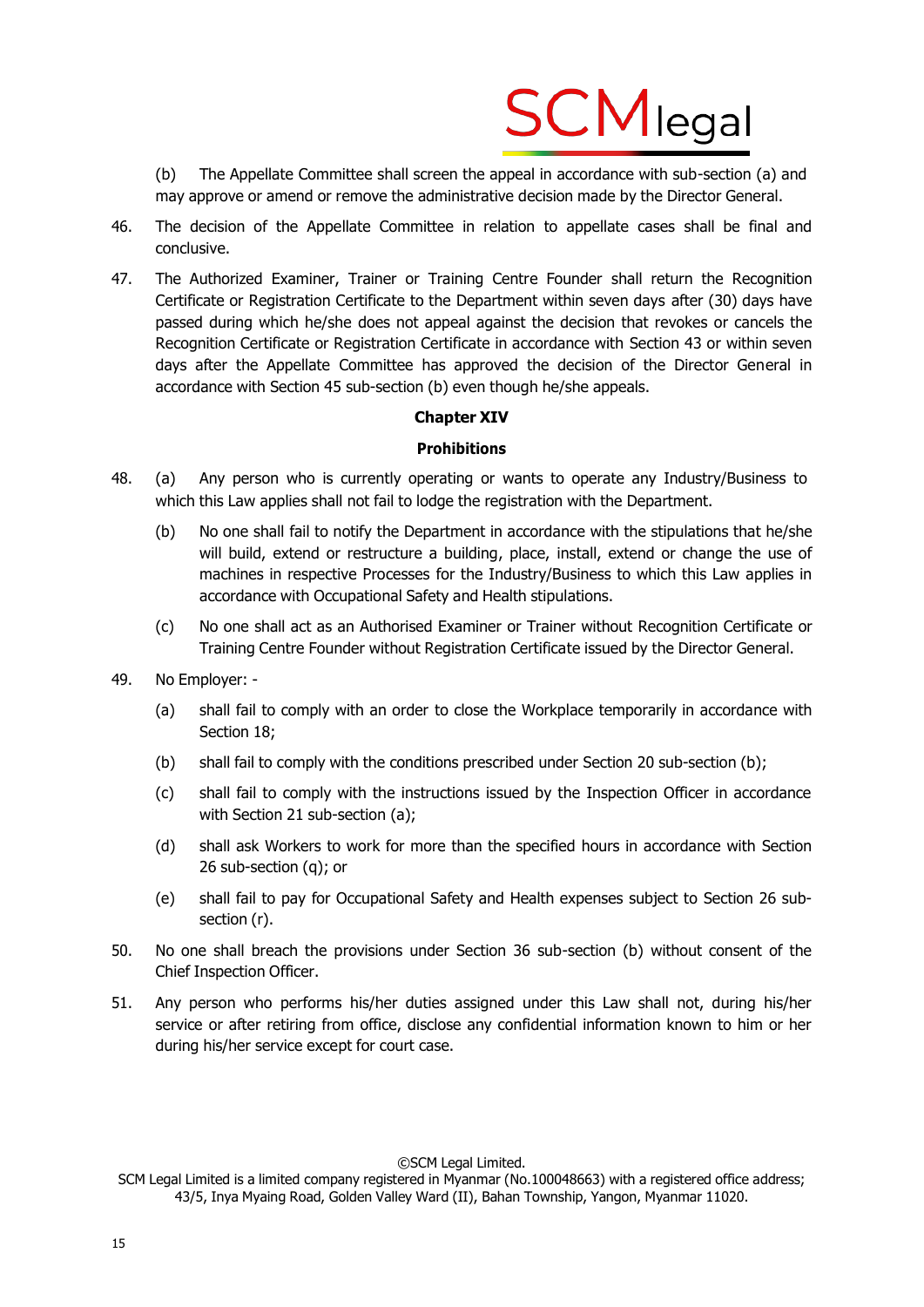![](_page_15_Picture_0.jpeg)

# **Chapter XV**

# **Offences and Penalties**

- 52. Any Person In-charge for Occupational Safety and Health shall, on conviction of having failed to comply with the duty prescribed under Section 14, be punishable with imprisonment for a term of up to three (3) months or with a fine which may be at least five hundred thousand (500,000) kyats to maximum one million (1,000,000) kyats or both.
- 53. Any Employer shall, on conviction of having violated the provisions under Sections 12, 26 (a) to  $(p)$ , 27, 29 (b) and 29 (c), be punishable with imprisonment for a term of up to three  $(3)$ months or with a fine which may be at least one million (1,000,000) kyats to maximum five million (5,000,000) kyats or both.
- 54. Any Worker shall, on conviction of having violated the provisions under Section 30 sub-sections (a), (b), (c), (d), (f) and (h), be punishable with a fine which may be up to thirty thousand (30,000) kyats.
- 55. Any Worker shall, on conviction of having violated the provisions under Section 30 sub-section (e) and (g) intentionally, be punishable with imprisonment for a term of up to three (3) months or with a fine of up to one hundred (100,000) kyats or both.
- 56. Any Manufacturer, Importer and Seller, Person Who Operates Installation or Dismantling or Person Who Operates Building or Demolition shall, on conviction of having violated the provisions under Sections 31, 32 and 33, be punishable with imprisonment for a term of up to three  $(3)$  months or with a fine which may be at least one million  $(1,000,000)$  kyats to maximum five million (5,000,000) kyats or both.
- 57. Any Employer shall, on conviction of having violated the provisions under Section 34, be punishable with imprisonment for a term of up to one (1) month or with a fine which may be at least two million (2,000,000) kyats or both.
- 58. Any Registered Doctor shall, on conviction of having violated the provisions under Section 35, be punishable with a fine of up to five hundred (500,000) kyats.
- 59. (a) Any Authorised Examiner shall, on conviction of having violated the provision under Section 42 sub-section (b), be punishable with imprisonment for a term of up to three (3) months or with a fine which may be at least one million (1,000,000) kyats to maximum five million (5,000,000) kyats or both.

(b) Any Trainer shall, on conviction of having violated the provision under Section 42 subsection (b), be punishable with a fine which may be at least five hundred thousand (500,000) kyats to maximum one million (1,000,000) kyats.

(c) Any Training Centre Founder shall, on conviction of having violated the provision under Section 42 sub-section (b), be punishable with a fine which may be at least one million (1,000,000) kyats to maximum five million (5,000,000) kyats.

60. Any person shall:

SCM Legal Limited is a limited company registered in Myanmar (No.100048663) with a registered office address; 43/5, Inya Myaing Road, Golden Valley Ward (II), Bahan Township, Yangon, Myanmar 11020.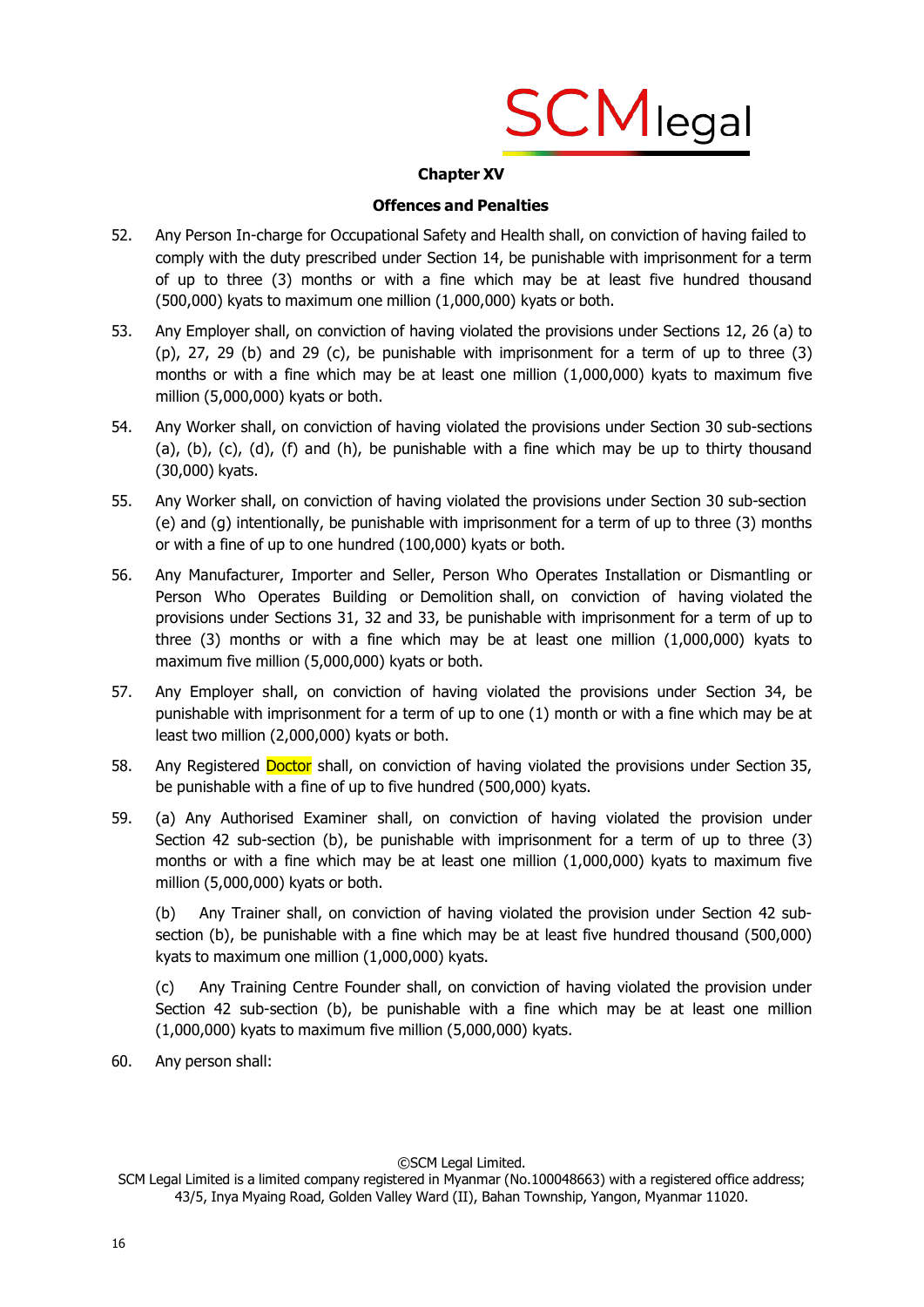![](_page_16_Picture_0.jpeg)

(a) on conviction of having breached the provision under Section 48 sub-sections (a) and (b), be punishable with a fine which may be at least one million (1,000,000) kyats to maximum five million (5,000,000) kyats; or

(b) on conviction of having breached the prohibition under Section 48 sub-section (c), be punishable with imprisonment for a term of up to three (3) months, or with a fine which may be at least five million (5,000,000) kyats to maximum ten million (10,000,000) kyats or both.

- 61. Any Employer shall:
	- (a) on conviction of having violated the provisions under Section 49 sub-sections (a), (b) and (c), be punishable with imprisonment for a term of up to three (3) months or with a fine which may be at least three million (3,000,000) kyats to maximum five million (5,000,000) kyats or both; and
	- (b) if the contravention is continued after conviction in accordance with sub-section (a), be punishable with a further fine which may be up to one hundred thousand (100,000) kyats for each day on which the contravention is so continued.
- 62. Any Employer shall, on conviction of having violated the provisions under Section 49 subsections (d) and (e), be punishable with imprisonment for a term of up to three (3) months or with a fine which may be at least two million (2,000,000) kyats to maximum five million (5,000,000) kyats or both.
- 63. Any person shall, on conviction of having violated the provision under Section 50, be punishable with imprisonment for a term of up to three (3) months or with a fine which may be at least three million (3,000,000) kyats to maximum ten million (10,000,000) kyats or both.
- 64. Any person who performs his/her duties assigned under this Law shall, on conviction of having violated the provisions under Section 25 and 51, be punishable with imprisonment for a term of up to three (3) months or with a fine which may be at least five hundred thousand (500,000) kyats to maximum one million and five hundred thousand (1,500,000) kyats or both.
- 65. Any person shall, on conviction of having breached the rules or regulations made under this Law, be punishable with imprisonment for a term of up to three (3) months or with fine which may not be less than two million (2,000,000) kyats or both.

# **Chapter XVI**

# **Managing Precautionary Actions for Occupational Safety and Health**

- 66. The Council shall conduct the following actions by using the Ministry's fund to effectively implement Occupational Safety and Health of Employers and Workers: -
	- (a) campaign and activities that develop Occupational Safety and Health;
	- (b) research and educational actions in connection with Occupational Safety and Health matters; and
	- (c) cooperation with local and international organizations that conduct the development and improvement of Occupational Safety and Health.

SCM Legal Limited is a limited company registered in Myanmar (No.100048663) with a registered office address; 43/5, Inya Myaing Road, Golden Valley Ward (II), Bahan Township, Yangon, Myanmar 11020.